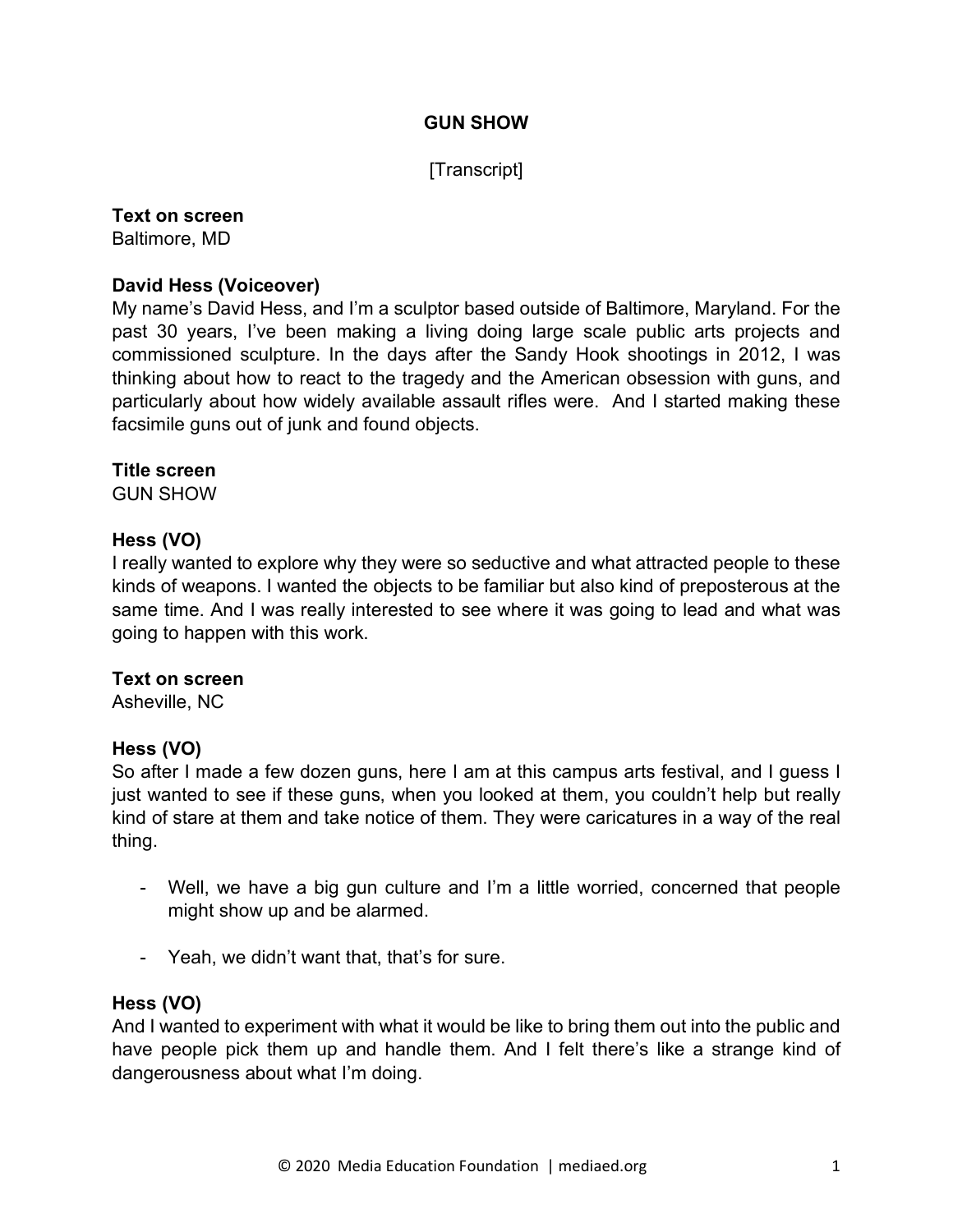- The American South is where I'm from. Winston, Salem. Everybody has a gun. It's kind of odd if you don't have a gun. Like I got my first gun, and I was aiming at a bird, but I didn't think I was gonna hit it, you know. It was like a blue bird and I shot it out of a tree. And I cried after that.
- It's heavy, uh? Ha, ha, ha. Here comes a liberal. (Laughs) That's terrible. (Laughs again)
- You can pick them up if you want.
- My first husband was killed in Vietnam by machine gun fire. We'd just got married and he was a Marine Second Lieutenant and he went over to Vietnam and in two weeks he was gunned down. And so, the violence of guns has stuck with me my entire life. When I remarried and had children, the boys wanted to play army and, you know, have guns. I discouraged it but everyone can do this. (Points finger like a gun)
- That's actually so well made. Alright. I have my weapon. There's definitely a physical weight there, but also kind of the mental weight of holding a gun, because they can so easily hurt someone, or you can hurt yourself.
- It feels strong. It makes me feel strong. I feel like Patty Hearst.

Because of media and films, you know, the images of someone shooting a gun or holding a gun is completely normal for us. I'm not sure I was really ready for the image of kids playing with these guns. And I was kind of amazed by how parents were so uninvolved with their kids. And I found it pretty disturbing. But, I guess it's only logical. To them, they're just toys.

### **Hess (to child)**

So this project is sort of trying to get art to make people to think about it in terms of like, something that we think is sort of important or worth talking about.

### **Text on screen**

Raleigh, NC

### **Hess (VO)**

This was the first time that I showed at a museum. The turnout was kind of amazing. We actually had to keep people waiting outside the door to come in. I think the novelty of the art gallery, where usually people aren't allowed to touch things in art galleries. So that's cool to see people picking them up, but also reacting so openly. It really hit me that these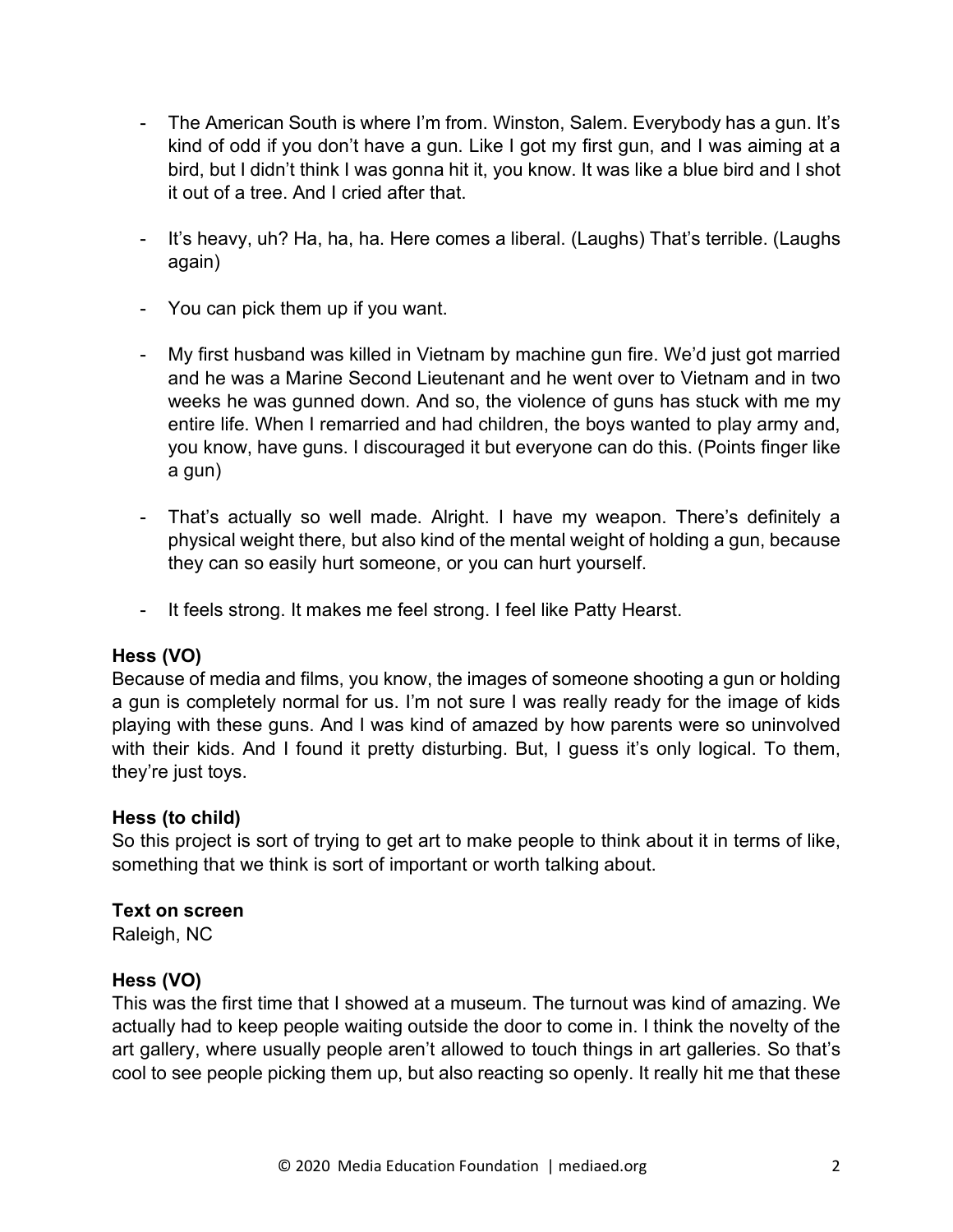objects were opening up a whole conversation with people. And they were able to talk about things purely because the objects were in their hands.

- I just wanted to ask, I noticed these guns had so many different daily life elements. Was that connected to how it affects people's daily lives?
- Yeah, I would say that a way to kind of give it some context, yeah.
- I've had friends who've been shot. Friends who shot people. It's important amidst all the racial tension around gun violence to not remove that conversation from the exhibit that you're doing. Art is supposed to be polarizing.
- This work is so masculine. What do you think? Looks good? Looks good. Dangerous? Dangerous but a little touch of domesticity still?
- I associate them with death and killing and anger. And wanting to hurt someone. I mean that's what I feel like they're intended for.
- I'd rather be in a community where someone open carries. I feel safe if I can see what they have.

## **Hess (VO)**

Since I was originally motivated by mass shootings, it seemed appropriate to put the guns on the ground to look like bodies.

- They are, in a sense, a gun that makes you stop and think. I do believe that all art in any form does begin a dialogue about something.
- I mean I looked down the barrel of one of them and I had a very real like fear reaction. Yeah.

### **Hess (VO)**

I'm striving to allow the pieces to be as neutral as possible. And not make them part of an advocacy campaign. I think their value is letting people have conversations on their own terms.

### **Text on screen**

Leesport, PA

### **Hess (VO)**

I really want to move beyond the conventional art world and my comfort zone. Reserving a table at a real gun show in a rural area seemed like a good way to do it. But I was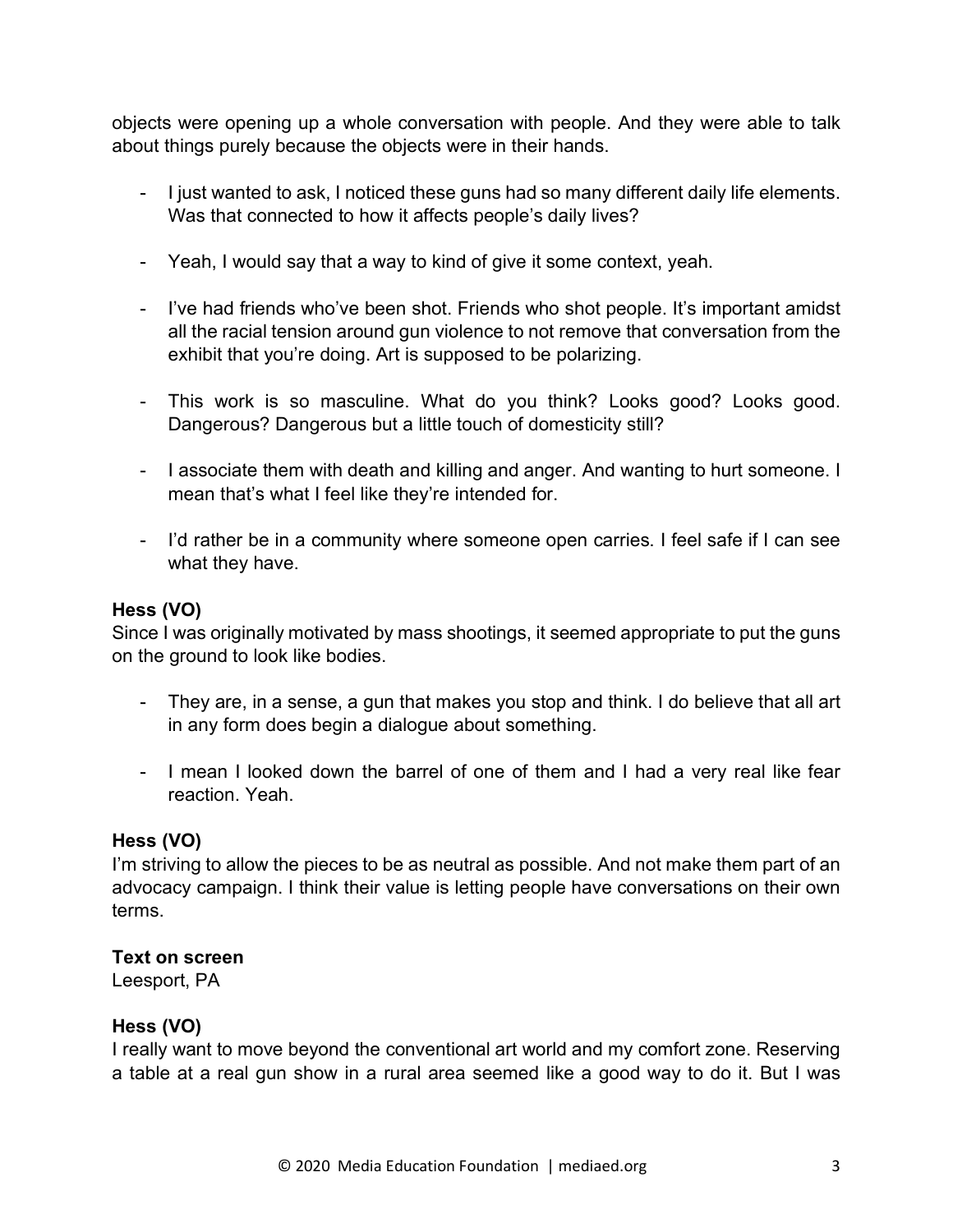extremely nervous about it and I wasn't really sure how the art pieces were going to be received.

- Are you selling mainly as art?
- I'm not even selling them actually. I'm just showing them. This is sculpture.
- Sculpture? That's sculpture? Oh my, you've got an imagination.
- This is fantastic. I don't even know how to go about shooting this, but it's awesome.
- Maybe some sort of unusual shotgun or grenade launcher. Maybe one of those more interesting sorts of machineguns from the World Wars, or whatever. Oh yeah.
- That's a homemade rifle. But it doesn't work?
- It doesn't work.
- Oh, I just think it's too creative. I really admire that. Did you make them?
- Yeah I did.
- Congratulations.
- Thank you. Thanks a lot.

### **Hess (VO)**

It turns out I had nothing to fear. Here I was perceived as an artist celebrating gun culture.

- I would buy that and hang it on my wall right next to my Fallout posters and stuff. Absolutely. It's great.
- Where do you get your materials?
- So I'm getting stuff from the junk yard. And from my basement and my back yard and I'm kind of a collector. And definitely finding things. People give me stuff.
- Old microscope?
- Yeah. This is actually an exhaust pipe… It's from a table saw… Grease gun… A push lawn mower.
- A paint sprayer. (Laughs)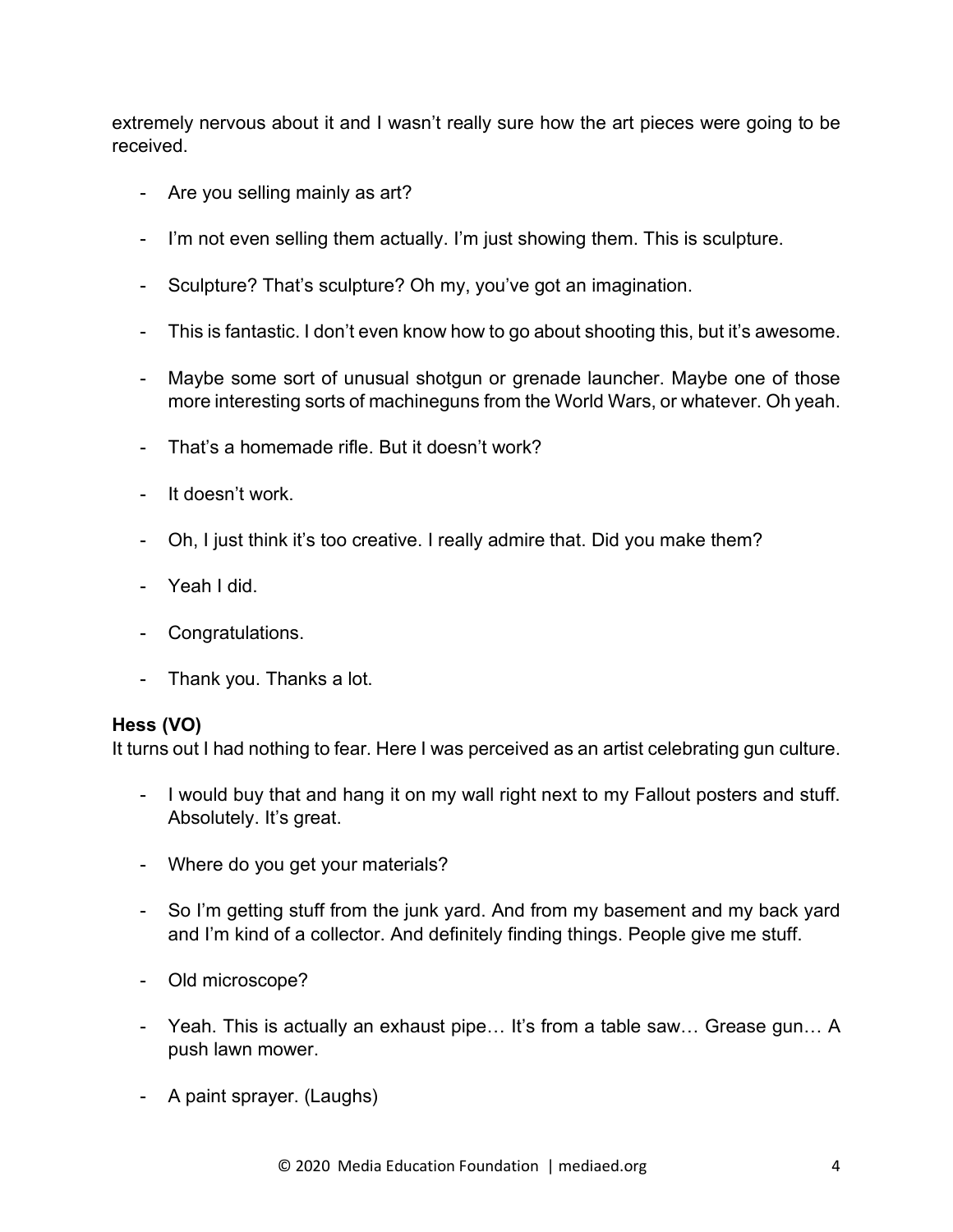- This is a good one. Try this one.

## **Hess (VO)**

Nobody at a gun show like this breathes a word about policy or the dangers of guns.

- It's cool.
- Go ahead punk, make my day.
- Art.
- It's something right out of Flash Gordon. (Laughs)

### **Hess (VO)**

To them I was just making totems or trophies.

## **Text on screen**

Baltimore, MD

## **Hess (VO)**

I got invited to this amazing place in Baltimore city called WombWorks, a support center for at risk youth, to come and do workshops. This is a community that's plagued by gun violence on a daily basis. These kids didn't want to touch the guns whatsoever. They weren't seen as toys. They were somber and serious. I feel very awkward about being a privileged white man in the middle of this community of young black people.

### **Hess (to WombWorks support center)**

I was seeing how I could get people's attention a little bit. You know, I don't even know anybody personally who's died from being shot.

- I can say three times this month I have seen places that I have walked, and I've seen where people, where the yellow tape was laid out. I've seen where people used to live and where people died.
- These sculptures represent to me how we fetishize the things that destroy us. We take the things that are detrimental to our spirit and our community and we uplift those things, so it's a sick fascination.
- Everybody knows that it's a lot of killing in Baltimore city. I mean, your family member just got killed. Like, your uncle, your father, somebody in your family just got killed. And…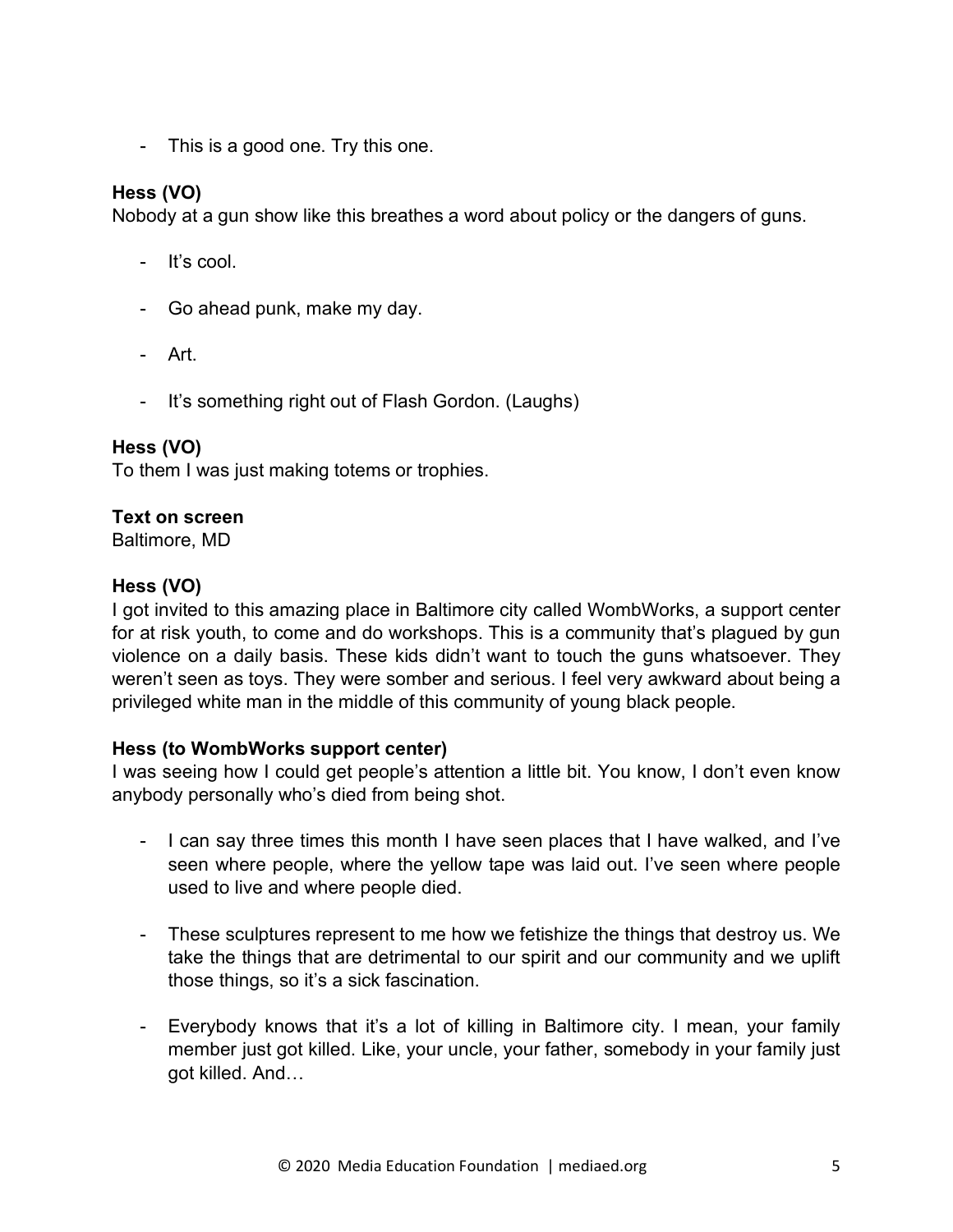- Right here in Baltimore city it's the anger behind the gun. It's the fact that I need a gun to make me feel important or to have some level of power. An installation like this brings attention to the fact that they are tools of mass destruction that are flowing everywhere.
- When I was five years old, my father was murdered right in front of my face. And it was, it was, it was the worse thing ever. Because, like, he was always there.

Experiencing real people dying from gun violence, these guns represent so a huge loss of life to them.

I was asked to be part of a weekend sidewalk art festival in New York City.

### **Text on screen**

New York City

## **Hess (VO)**

And despite some complicated logistics, I decided to give it a go.

- Ready, one, two, three.
- Let's just flip this this way. Let's do it the other way. Here we go.

### **Hess (VO)**

It seemed to be a chance to expose the work to a busy cross section of people, with no shortage of opinions.

- This is sort of a statement, isn't it?
- It's a statement about the prevalence of guns and violence in our country. It's just trying to really create some dialogue between people on different sides of the spectrum.
- Just to see them laid out on the cloth like that, I know this sounds weird but it makes me proud to be an American.
- This would never be okay on  $14<sup>th</sup>$  and  $5<sup>th</sup>$  if it wasn't art.
- One of the hats I wear is as a gun violence prevention advocate. Which I've been involved in since the shootings at the Sandy Hook school in 2012. I'm a mom and a teacher and American. So I'm for the constitution. I understand the basics of the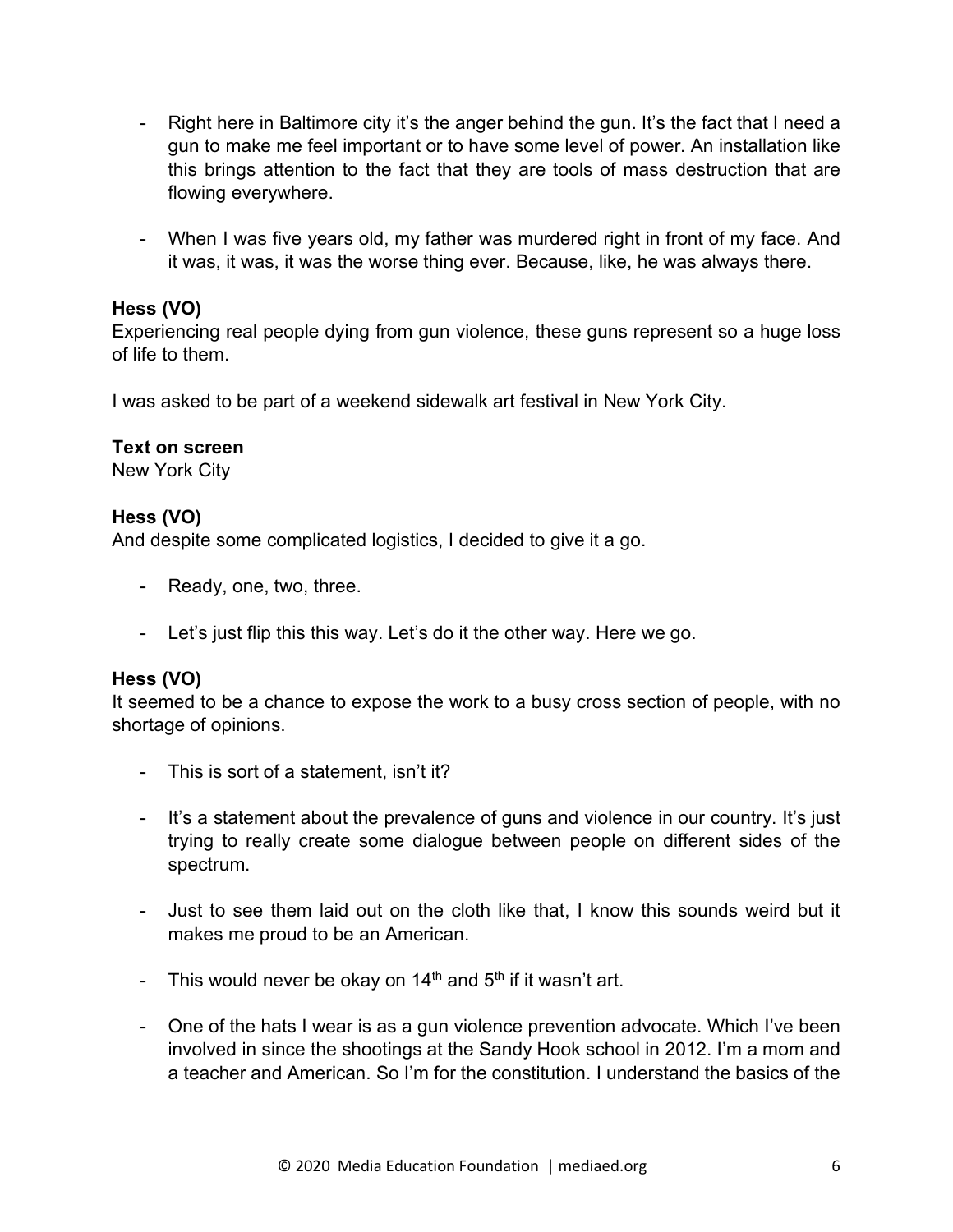second amendment. But I don't think that that necessarily means that everyone should have a weapon at all times. Or of any kind.

- I know it's art, but I'm kind of feeling it. I can play the guitar and shoot things. I'm kidding. I'm kidding. I'm so kidding.
- This is only going to do what I want it to do. So if I'm a bad person, it's going to do bad things. So. If I'm a good person, then, it's going to protect a lot of people. So it depends on the individual.
- You have such a huge collection here. Huge collection. What you got here, like 28 guns?
- 30.
- Is any of these for sale?
- No, not for sale.
- So you just personally make these and stock them as your own art exhibit, and then you just bring them around and showcase them?
- Yeah, exactly.

### **Hess (VO)**

From the start, I decided these pieces would definitely not be for sale. I felt strongly that selling them would distort my role and the meaning of the objects. I also think they have more power as a collection and as objects for discussion. I was impressed by conversations that popped up. Sometimes between strangers.

- Let me ask you a safety question. NYPD know that you put this…?"
- NYPD walked by about three times. They've been around.
- And they gave a look, right? Cool.
- They're cool with it. (Siren sounds)

#### **Text on screen**

University of Maryland | Baltimore County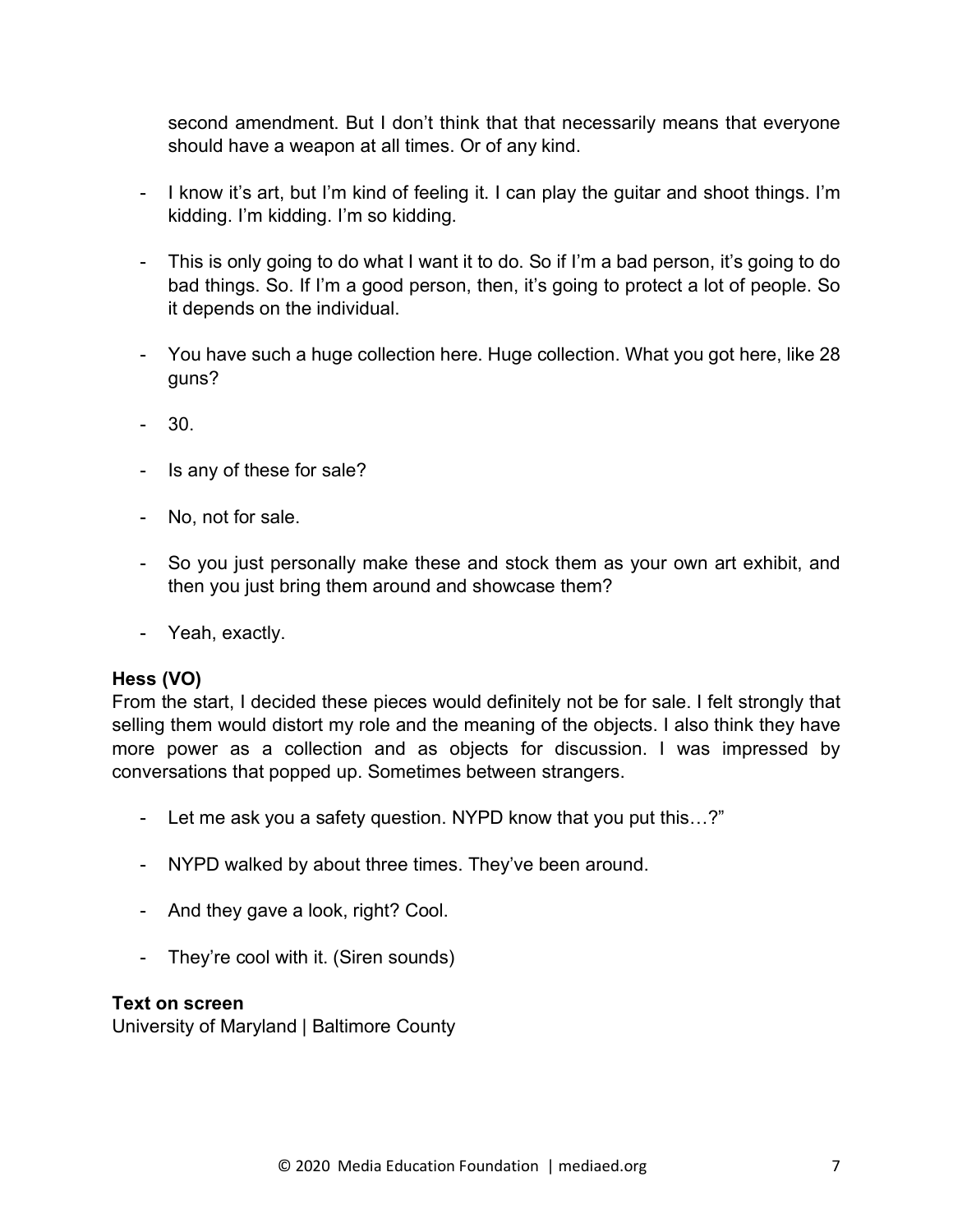After four years of making guns, I finally had over 100 of them. And I was able to show them all at UMBC. What started as this small experiment in the studio had really kind of grown into this much bigger version of itself. And it sort of has a life of its own. One of the reasons I wanted to make large quantities of the guns was to really suggest the enormity of how many guns are actually in our country. It might look like this is fun to do this work, but it's actually really sobering. And it also, it's kind of sad too. It felt more like it was the opening night of a play, or a sense of finishing the building of a large project. The honor of it, it's nice. But it didn't feel like that was the most important thing for me.

### **Text on screen**

Washington, DC

### **Hess (VO)**

It made sense to end the journey in Washington, DC. It really emphasized the symbolic nature of what I was doing.

- So coming from England, it just is, it's so baffling what's going on here. I was in the police in Northern Ireland. I just find the whole thing about, about guns and what's happening to, to mainly young people in the states is just certainly abhorrent.
- I thought, are these real guns. Is this, ah, who am I going to meet here? Are you pro-gun or anti-gun? And I knew there's a big debate in the states about guns and whether they're right or wrong.
- I don't like it at all.
- I don't know what the statement is, but it's like, it kind of just represents you can make violence out of anything I guess. If you put it together right, you know?
- Well, I thought they were real, you know, I thought he had a collection of guns. You know I thought that's what, but then I saw some things and I thought, oh, he's put them together.
- I don't know if I should disclose this. I actually just bought an AR.
- The gun is the instrument of death, but it's the evil in the man's heart that pulls the trigger.
- I have a problem with people who have a problem with it. Frankly, I do. Because they don't understand it. They don't understand that it's a tool and you change the laws, it's the bad guys, they're going to get, they get the guns.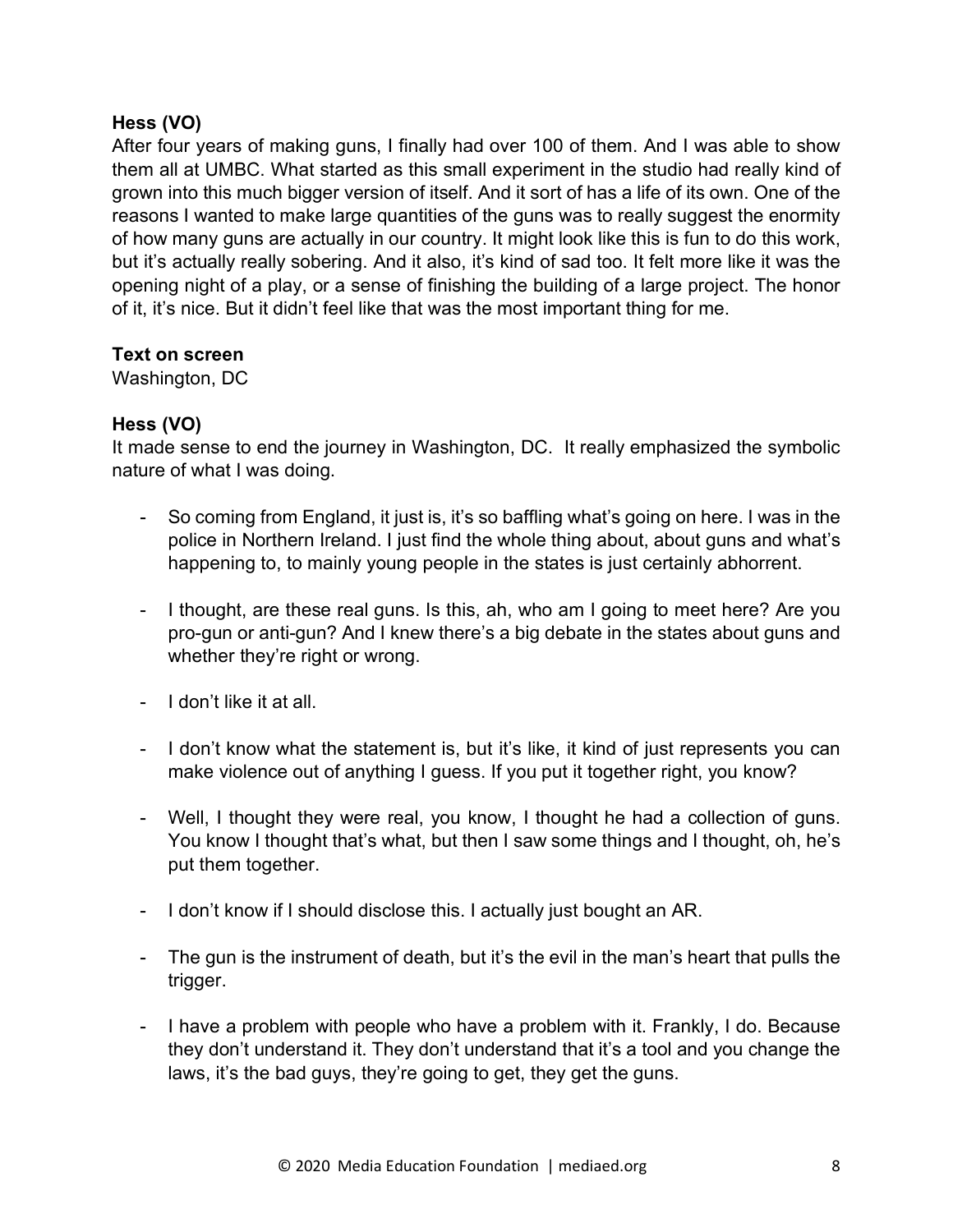- Well, I born in Cambodia. But later the war and everything. Gun everywhere, so a lot of people get killed. Before, we didn't have guns. So nobody got killed by gun. And people say okay, gun don't kill. If no gun, no killing too.
- God has had his warriors out for years. You know David, in the bible. I mean, he sent them into battle. So, it's not a dirty word. It's not a dirty word. It's to take care of, it's to protect the innocent.
- First time that I see that they killed the children in Connecticut. I cried that day. Because the children. The children get killed by gun. So every day when I see people got killed like that, I just, I cry. I cry and cry.
- I was infantry. Served in Desert Storm. As a youth I was involved in Boy Scouts. Rifle shooting 22s, stuff like that. So, it seemed back in the 80's, it was definitely a different time. We went to high school with shotguns in the back of our truck and there wasn't school shootings. I think personally it has quite a bit to do with the lack of discipline with children, you know. The entitled generation.

Certain people say this is really funny. And certain people say this is really cool. And certain people say this is really scary. And some people say, this is horrible. I don't want to touch the work. Or they think I'm somehow promoting anti-gun perspective or pro-gun perspective, which I'm not. People always ask me, you know, do you own a gun? And I say yes. Or they say, do you want to take away all the guns in the country? And I say no. That's not what this is about.

- I'm a gun owner. Gun enthusiast. Lifetime member of the NRA. But I think they also have a little bit of culpability. They need to step up and invest some time and money in educating people, and educating parents to be aware of their kids, and what's going on. Maybe see what they're looking at. How they're dressed. Who they're talking to.
- So we were just passing through. Um, down here in DC doing some sightseeing today. And um, happened to pop by. And this is sort of a perfect moment here for the kids to stop and enjoy and kind of play and pretend. Right? With the guns? Right?
- Pretended to kill you.
- Pretended to kill me?
- Uh huh.